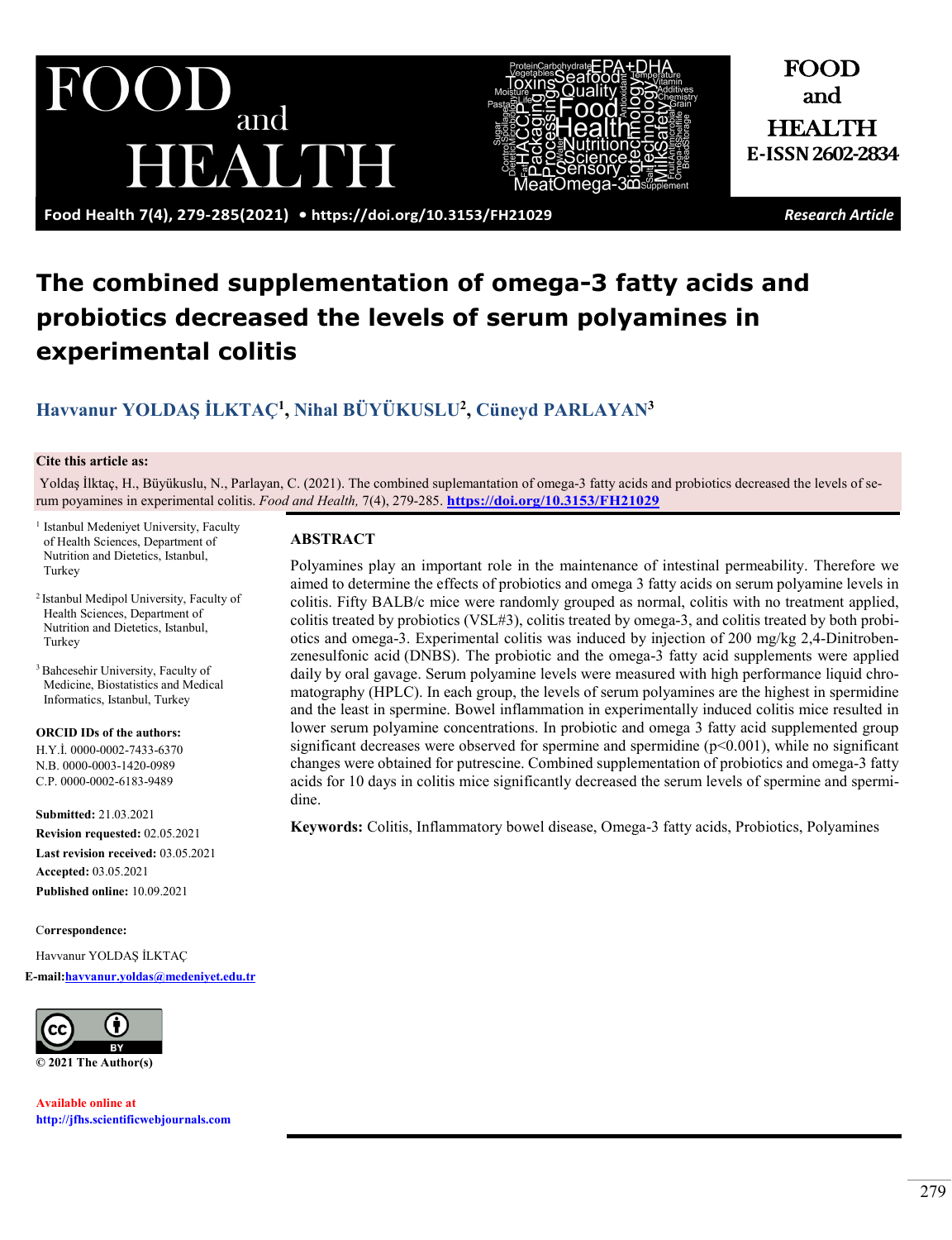#### **Introduction**

Inflammatory bowel disease (IBD) is a systemic disease associate with an interaction between genetic and environmental factors and intestinal immunologic factors, with no definite etiology. It is mainly classified as ulcerative colitis (UC) and Crohn's disease (CD). Although the etiology of IBD is not fully understood, current studies indicate that the increase of activation in T cells plays a significant role (Lee et al., 2018). The incidence of UC and CD varies greatly regarding geographical regions and populations and are more common in developed countries. In recent years, the increase in the incidence of the disease in Turkey and other developing countries is noteworthy (Ng et al., 2018). The pathogenesis of inflammatory bowel diseases is multifactorial (Lee et al., 2018). There are several theories explaining the possible mechanisms and mediators involved in the progress of the disease. With the impairment of gastrointestinal (GI) mucosal barrier integrity, luminal antigens trigger the mucosal immune system creating tissue damage and thus clinical manifestations of IBD emerge (Ahluwalia et al., 2018). However, it is now widely accepted that IBD is an idiopathic disease caused by a dysregulated immune response to host intestinal microflora (González-Castro et al., 2017). The impaired immune response during infection causes the bacteria to bypass the first line of the immune defence in the host, resulting in increased stimulation of the mucosal immunity system (Shi et al., 2017).

Polyamines; spermidine, spermine, putrescine are aliphatic amines found in both prokaryotic and eukaryotic cells. Polyamines are also produced by bacteria in the intestine. Following the biosynthesis, polyamines are transported into the cell via polyamine carriers. Polyamines have many functions including cell proliferation and immunological response. They also play an important role in the maintenance of intestinal function, the formation of inflammation and the recovery (Hesterberg et al., 2018; Pegg, 2009). The epithelium in the GI system is regulated by passive diffusion by taking the polyamines from extracellular sources or specific polyamine transport proteins (Uemura & Gerner, 2011). Polyamines have been reported to act as negative immunoregulators on lymphocytes, neutrophil locomotion, natural killer cell activity, and nitrogen oxide production as well as regulatory effects on cell growth and differentiation. It was suggested that the regulatory effect on the inflammatory process arose from the local release of endogenous polyamines after cell formation or injury (Joyce, 2000). Controversial results have been reported in the studies of polyamine metabolism in tissue samples of IBD patients. Moreover, it is demonstrated that deficiency of polyamines are responsible for the impaired intestinal barrier which is an important step in the pathophysiology of IBD. Two factors are responsible for the intestinal barrier disruption. The first, the tight junction increases the basal permeability and causes the barrier defect. Second, epithelial apoptosis or necrosis leads to large epithelial defects leading to local leaks in the intestinal barrier. Bacterial translocation is followed by degradation of the epithelial barrier (Sung, 2015). People with IBD have a deteriorated intestinal bacterial population (Gong et al., 2016). Changes in the bacterial population may cause degradation of polyamine levels. That is why each bacterium can produce polyamines in different amounts. It was shown that the levels of polyamines, especially those with anti-inflammatory properties, are decreased in people with IBD (Weiss et al., 2004). A study on dogs with IBD also revealed a significant decrease in polyamine levels in polyps (Rossi et al., 2018). The elimination of this deficiency is one of the possible mechanisms by which inflammation can be reduced. Polyamines are important for the differentiation and proliferation of the intestinal mucosa that is rapidly renewing itself. Putrescine and spermidine are required for proliferation and spermine is specifically required for differentiation (Gao et al., 2013). Deterioration of polyamine synthesis may cause chronic intestinal inflammation by affecting the epithelial barrier. Currently there is no curative medical tratment for IBD. Alternative treatment methods will be beneficial. Probiotics have a direct effect on the epithelial barrier by increasing mucin, antimicrobial peptides and β-defensin production in goblet cells, decreasing epithelial permeability to intraluminal pathogens and toxins (Lee et al., 2018). Among the long chain fatty acids, omega-3 fatty acids have strong anti-inflammatory properties (Calder, 2012). There are several researches to indicate separately the positive effects of omega-3 fatty acids and probiotic supplements on IBD treatment (Parker et al., 2018; Scaioli et al., 2017). Our hypothesis is that the combined probiotic and omega-3 fatty acids supplementation affects the levels of serum polyamines in experimentally induced colitis mice. Hence, the detection of the amount of serum polyamines may be useful to monitor the diagnose and treatment of IBD patients. Further studies are needed to examine the association between the levels of serum polyamines and diagnose and progress of IBD. This study was aimed to determine the effects of probiotics and omega 3 fatty acids on serum polyamine levels in colitis.

#### **Materials and Methods**

#### *Study Design*

Fifty BALB/c mice with 20-30 g (6-8 weeks) were used in this study. Animals were obtained from the animal house of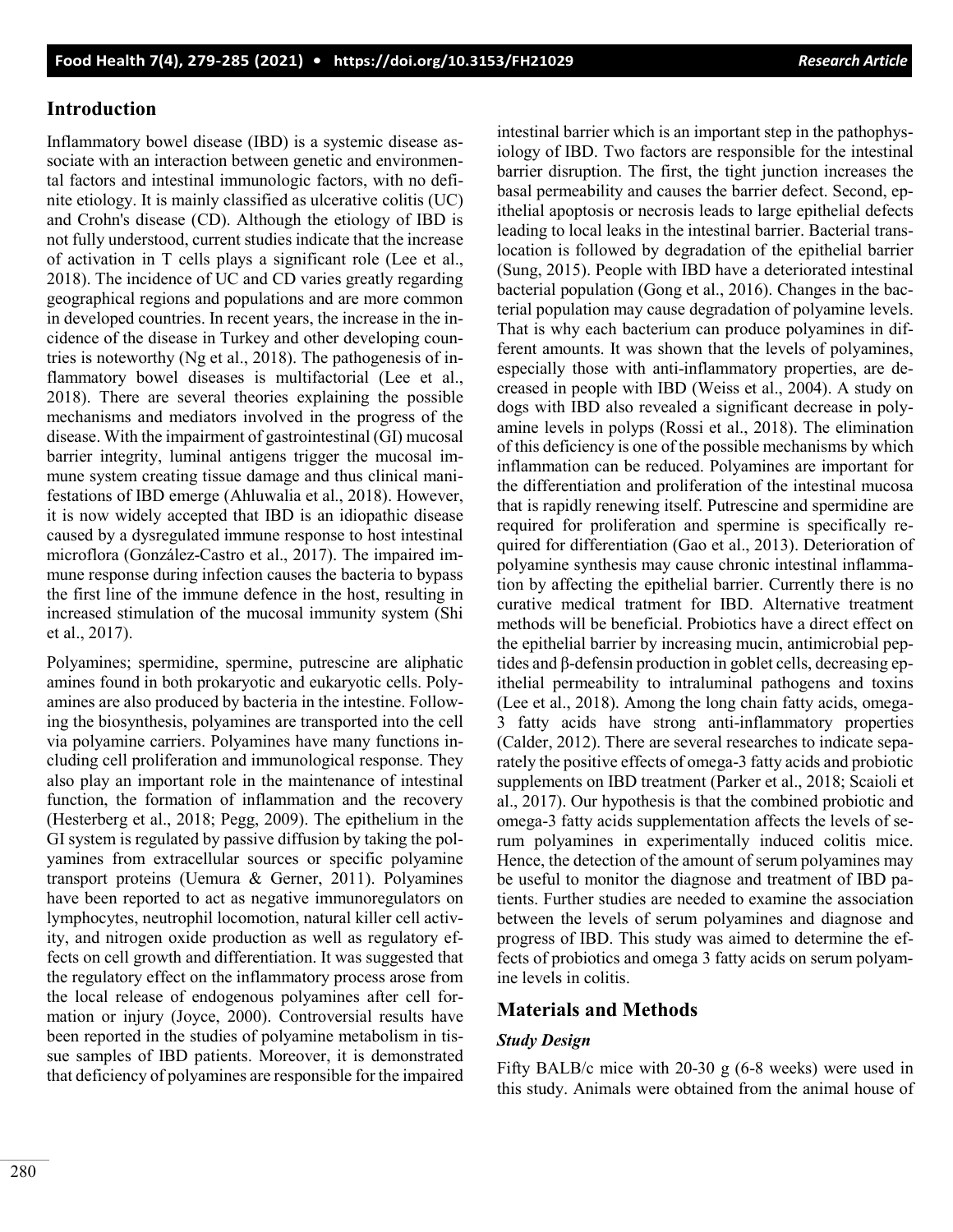MEDITAM, Istanbul Medipol University. The animals were housed under controlled conditions. The room temperature was  $21 \pm 2^{\circ}$ C and the air humidity was  $50 \pm 5\%$ . The rhythm of light and darkness was established (light phase from 6:00 a.m. to 6:00 p.m.). They had free access to tap water and to standard laboratory chow pellets. Mice were randomly assigned to five groups ( $n=10/group$ ) as healthy control (noncolitis), colitis control, probiotic group (colitis and treated with probiotics), omega-3 (colitis and treated with omega-3), probiotic+omega-3 (colitis and treated with both probiotics and omega-3). All the animals were weighed before colitis induction and before sacrifice.

#### *Induction of Experimental Colitis in Mice*

Before the 2,4-Dinitrobenzenesulfonic acid (DNBS) application mice were fasted for 24 hours and allowed free access to water only. They were intraperitoneally aneshtesized with 80 mg/kg body weight of ketamine hydrochloride (Ketalar, Parke Davis ve Eczacibasi, Istanbul) and 10 mg/kg body weight of xylazine hydrochloride (Rompun, Bayer HealthCare). Colitis was induced by intrarectal injection through this tube of 200 mg/kg of DNBS solution (Sigma, Aldrich) in 30% ethanol (EtOH) except normal group as in previous (Martín et al., 2014). Healthy control group received only phosphate-buffered saline (PBS) (Sigma, [Aldrich\).](http://www.sigmaaldrich.com/catalog/product/aldrich/556971) The same procedure was repeated with the half dose of DNBS (100 mg/kg) at the 21th day. The solutions were applied via a 10 cm of polyurethane cannula placed in 3-4 cm through rectum. To prevent the reflow the mice were hold upside down for 90 seconds. Afterwith they were kept trandelenburg position untill anesthesia emerged. The protocol of DNBSinduced colitis is detailed in Figure 1 (Martín et al., 2014).

#### *Animal Feed and Nutritional Supports*

Mice were reached the standard chow and water ad libitum whole experimental period. The supplements were given through oral gavage daily between the 14th and 24th days. The equal amount of PBS instead of nutritional supplements were applied to healty and DNBS control groups in the same period. The probiotic support (VSL#3, Sigma-Tau Pharmaceuticals, Inc.) including *Lactobacillus acidophilus, Lb. delbrueckii* subsp. *bulgaricus, Lb. casei, Lb. plantarum, Bifidobacterium breve, B. longum, B. infantis ve Streptococcus salivarius* subsp. *thermophilus* had 10<sup>9</sup>CFU/mL/day [18]. The supplement of omega-3 fatty acid involving 504 mg EPA and 378 mg DHA in a gel capsule (Solgar Inc.) was given 300 mg/kg/day.

#### *Polyamine Analysis*

At the end of the 24th day, the animals were euthanized using cervical dislocation. Blood specimens were collected through cardiac puncture. For HPLC analysis, blood samples were centrifuged at 15,000×*g* at 4 °C for 10 minutes. After centrifugation, 100 μL of the resulting supernatant was removed. A hundred  $\mu$ L of cold 1.5 M HClO<sub>4</sub> was added and mixed at medium speed for 30 seconds at 25°C. Then, 50 μL of cold 2  $M K<sub>2</sub>CO<sub>3</sub>$  was added, the formed gas was removed. Samples were centrifuged at 15,000×*g* for 10 minutes at 4°C. A hundred μL of supernatant was transferred into a new plastic vial and added 150 μL H<sub>2</sub>O. Then 700 μL of H<sub>2</sub>O, 50 μL of 1.2% (w/v) benzoic acid and 50  $\mu$ L of samples were placed in 2 mL plastic vials for 2 μL injection. HPLC analysis was conducted by Waters Alliance e2695 HPLC equipped with Waters Symmetry C18 (75 mm, 3.5 µm, 4.6 mm) analytical column. Waters 2475 FLR detector was used for fluorescent effect of each polyamine derivative with excitation  $\lambda$  set at 340 nm and emission  $\lambda$  at 450 nm. As previous study, The Empower 3 software (Waters) was used for HPLC chromatography data analysis (Dai et al., 2014).

#### *Statistical Analysis*

Statistical analysis was performed with SPSS 22.0 package program. All data were tested for normal distribution using the Shapiro-Wilk test and graphical methods. Statistical analyses were performed using ANOVA followed by Hochberg's GT2 or Games-Howell post-hoc test. The results were expressed as mean  $\pm$  standard error of the mean (SE) and p values <0.05 were considered significant.

#### **Results and Discussion**

The concentrations of natural polyamines, spermine, spermidine and putrescine in all groups are shown in Table 1. The levels of serum polyamines are the highest in spermidine and the least in spermine in both control non-colitis and control colitis groups. However all polyamines decreased in mice with induced colitis in comparison with control non-colitis. In control colitis groups, the only significant differentiation was observed in the level of spermidine ( $p<0.05$ ). In comparison with the control colitis mice, the probiotic supplementation decreased the level of spermine and increased the levels of spermidine and putrescine; omega-3 fatty acids supplementation decreased the levels of spermine and putrescine and increased the level of spermidine; combined probitic and omega-3 fatty acids supplementation decreased the all measured polyamines. Statistical analysis revealed a significant main factor effect of the group supplemented with probiotic and omega-3 fatty acids (for spermine and spermidine  $p<0.001$ ; for putrescine p<0.005). Combined probiotic and omega-3 fatty acids was administered for 10 days, the spermine values were significantly lower than the values in all other groups  $(p<0.001)$ ; spermidine values were significantly lower than the values in control non-colitis and omega-3 groups (p<0.001). There were significant differences in serum spermidine values for control colitis, probiotic and the probiotic+omega-3 groups in comparison with control non-colitis group  $(p<0.01)$ . The serum putrescine differences were significant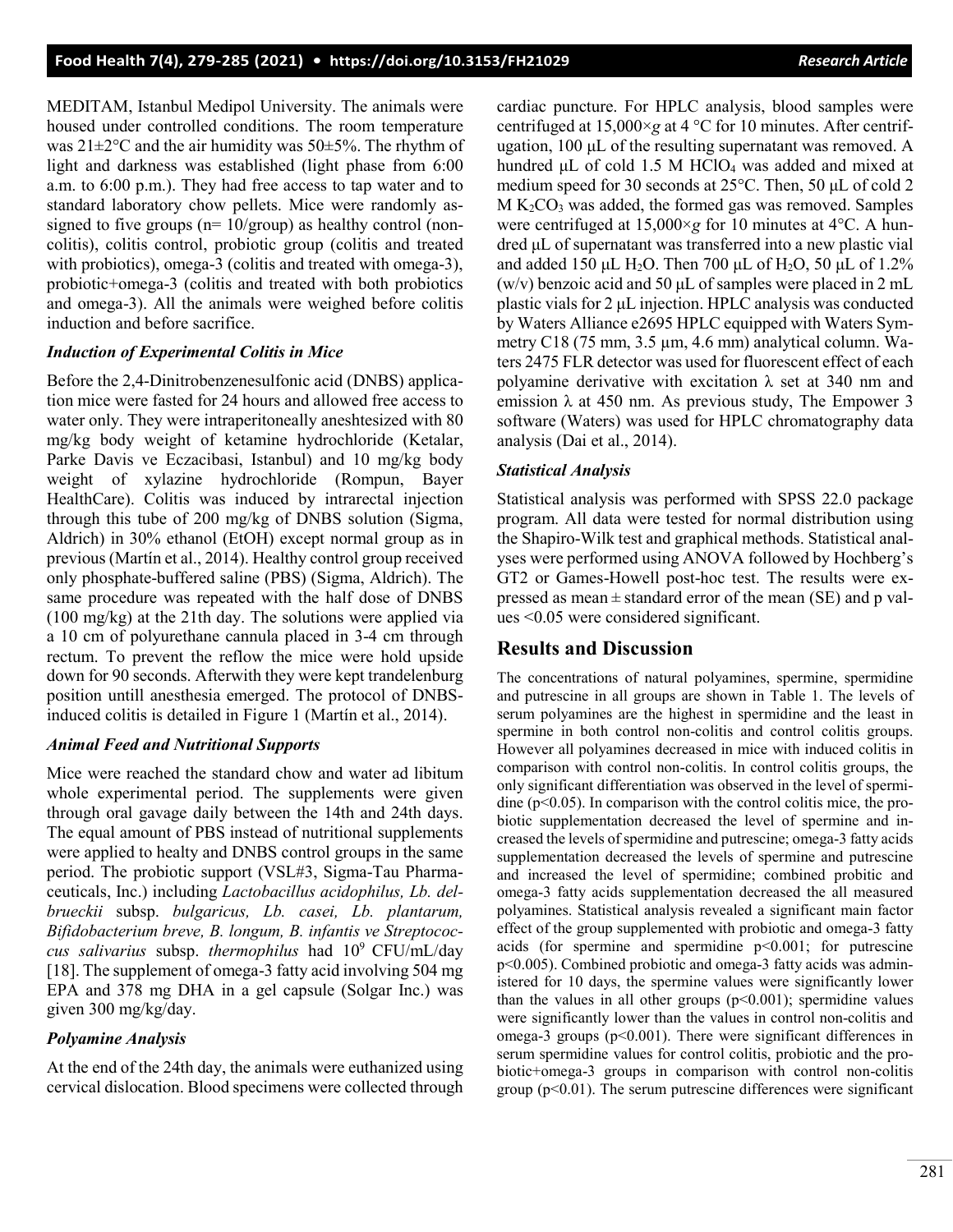$(p<0.01)$  only between the control non-colitis and omega-3 group. We hypothesize that the combined probiotics and omega-3 fatty acids supplementation in colitis induced mice affects the serum levels of spermine, spemidine and putrescine. Polyamines play key roles in immune response system via T-cell and B-cell development (Hesterberg et al., 2018). The conflicting results from the studies on the relationship between the levels of polyamines and IBD were reported in patients and animals with autoimmune diseases (Park & Igarashi, 2013; Giacomo Rossi et al., 2015). In isolated colonic epithelial cells from endoscopic biopsies from patients with IBD revealed increased spermidine and  $N^8$ -acetylspermidine levels reflecting increased uptake and metabolism (Weiss et al., 2004). Nitta et al. (2001) showed that polyamines involved in B cell antigen receptor (BCR) mediated apoptosis, therefore the levels of putrescine, spermidine and spermine were reduced following BCR crosslinking. In a recent review by Hesterberg et al. the role of polyamines in immune cell functions was evaluated (Hesterberg et al., 2018). They reported that BCR-dependent activation induces myeloid cells which regulates T-cell function indicating the role of polyamines autoreactive B- and T-cells in autoimmune disease. Supporting the interaction between polyamine levels and immune system we observed a decrease for polyamines in mice with DNBS induced colitis in comparison with control non-colitis mice. The combined supplement to mice resulted in the minimum spermine, spermidine and putrescine values in comparison with other groups. The dramatic decreases spesifically in the levels of spermine between combined group and others were significant. Studies on humans and animals resulted many beneficial effects of probiotic

strains. Linsalata et al. revealed that probiotics reduced the levels of polyamines in normal colonic mucosa of rats (Linsalata et al., 2005). In a similar way, in our study the levels of polyamines in probiotic group were lower than the control non-colitis group. It is known that increasing nutrient uptake contributes to mucosal restoration (Vidal-Lletjós et al., 2017). Daily intake of omega-3 fatty acids are associated with a decrease in inflammation in IBD. A study suggested that any claims of omega-3 fatty acids efficacy in IBD should be regarded with caution (Yakoob & Abbas, 2016). We observed a significant decrease in the level of putrescine in omega-3 group in comparison with the control non-colitis. However it is yet difficult to conclude that the serum polyamine level is associated with the healthy bowel. Interestingly when probiotic and omega-3 fatty acids were given in combination to mice for 10 days, the levels of polyamines reduced significantly more than the mice which were supplemented with either omega-3 fatty acids or probiotics. In a study, it was shown that the levels of spermine were reduced whereas spermidine was overexpressed in chronic intestinal inflammation (Bailey, 2017). However, Weiss et al. (2004) reported enhanced levels of spermidine and spermine in acute colitis, whereas in chronic inflammation, colonic epithelial cell spermine concentrations were decreased. In our study the levels of spermidine were higher than the levels of spermine and putrescine for each groups, except probiotic+omega-3 and group which the putrescine level was the highest. Moreover, the amounts of serum polyamines decreased in the order of spermidine, putrescine and spermine in each groups except probiotic+omega-3 group.

#### **Table 1.** The polyamine concentrations of mice (mean  $\pm$  SE)

| <b>Polyamines</b><br>(nmol/mL) | Control non-colitis Control colitis Probiotic Omega-3 |               |                                      | <b>Probiotic</b><br>$\pm$<br>Omega-3                                                          | p     |
|--------------------------------|-------------------------------------------------------|---------------|--------------------------------------|-----------------------------------------------------------------------------------------------|-------|
| Spermine                       | $9.3 \pm 0.7$                                         | $9.2 \pm 0.6$ |                                      | $8.8 \pm 0.3$ $7.8 \pm 0.6$ $0.3 \pm 0.1^{\text{a,b,c,d}}$                                    | 0.000 |
| Spermidine                     | $20.0 \pm 1.7$                                        |               |                                      | $11.6 \pm 0.9^{\text{a}}$ $11.8 \pm 1.5^{\text{a}}$ $14.1 \pm 1.4$ $6.8 \pm 0.8^{\text{a,d}}$ | 0.000 |
| Putrescine                     | $10.3 \pm 0.2$                                        | $9.3 \pm 0.2$ | $10.2 \pm 1.3$ $8.1 \pm 0.2^{\circ}$ | $7.7 + 0.6$                                                                                   | 0.005 |

Values expressed as mean  $\pm$  SE; Except in control group, all other mice were induced with DNBS for colitis. <sup>a</sup> p<0.01 vs control non-colitis;  $\frac{b}{p}$  p<0.01 vs control colitis;  $\frac{c}{p}$  p<0.01 vs probiotic;  $\frac{d}{p}$  p<0.05 vs omega-3 group.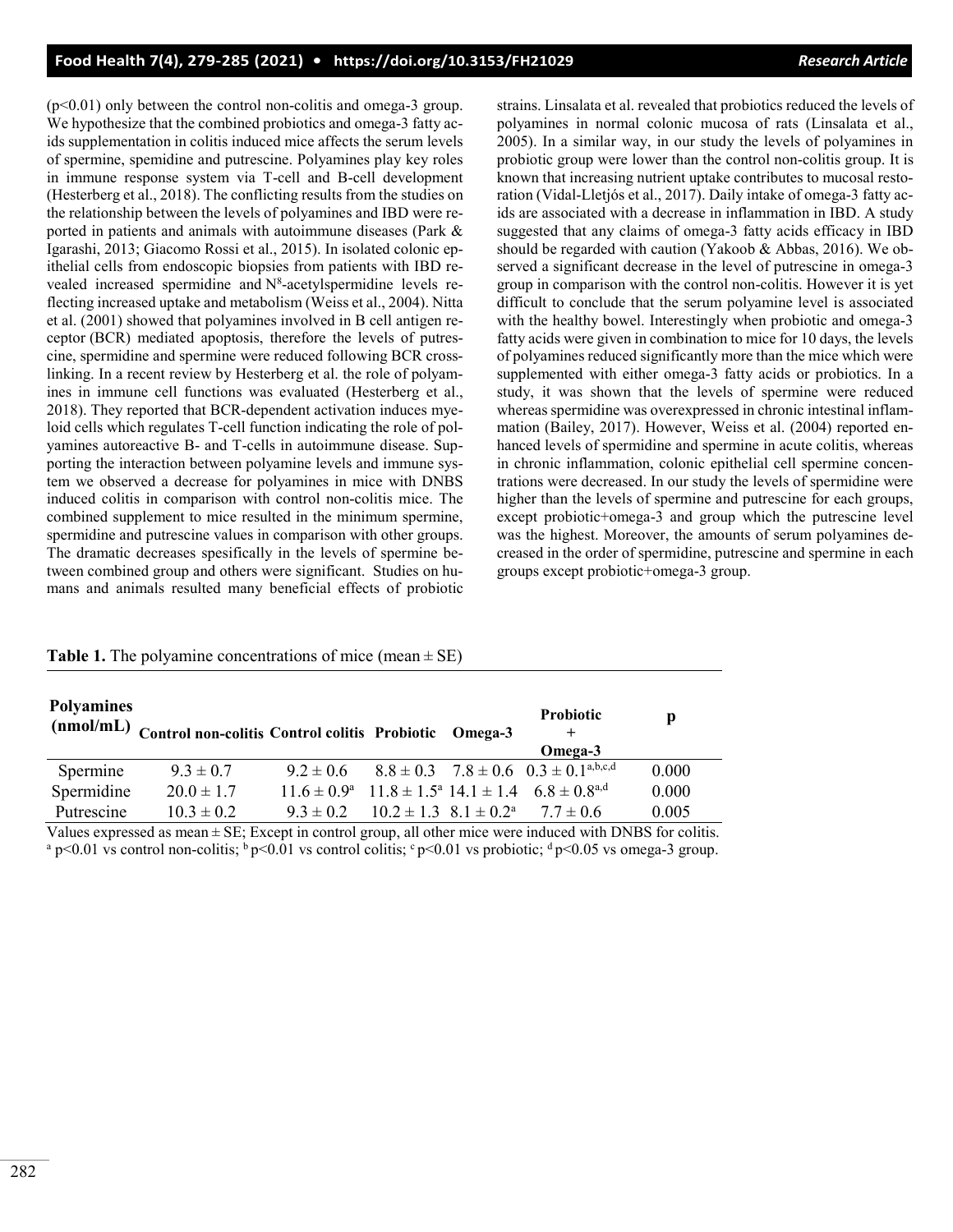

- Omega-3 group: soft gel capsule of omega 3 containing 504 mg EPA and 378 mg DHA

- Probiotics plus omega-3 group: VSL#3 probiotic mixture plus soft gel capsule of omega 3 containing 504 mg EPA and 378 mg DHA

Figure 1. Experimental protocol.

**Figure 1.** Experimental protocol

#### **Conclusion**

This study revealed that the combined probiotics and omega-3 fatty acids supplementation in colitis induced mice decreased the serum levels of spermine, spemidine and putrescine more than in the mice fed with either one of these supplements. However the levels of polyamines in colitis mice groups did not reached the levels as in the healthy mice. It seems that the inflammation of bowel decreases polyamine levels irreversibly. Further research is needed to evaluate the interactions of probiotic microorganisms combined with omega-3 fatty acids in terms of understanding of metabolic pathways.

#### **Compliance with Ethical Standard**

**Conflict of interests:** The authors declare that there is no conflict of interests.

**Ethics committee approval:** The study received ethical approval from the Experimental Animal Research Committee of Istanbul Medipol University (12/2014, no. 38328770/83).

**Funding disclosure: -** 

**Acknowledgments: -** 

**Disclosure: -**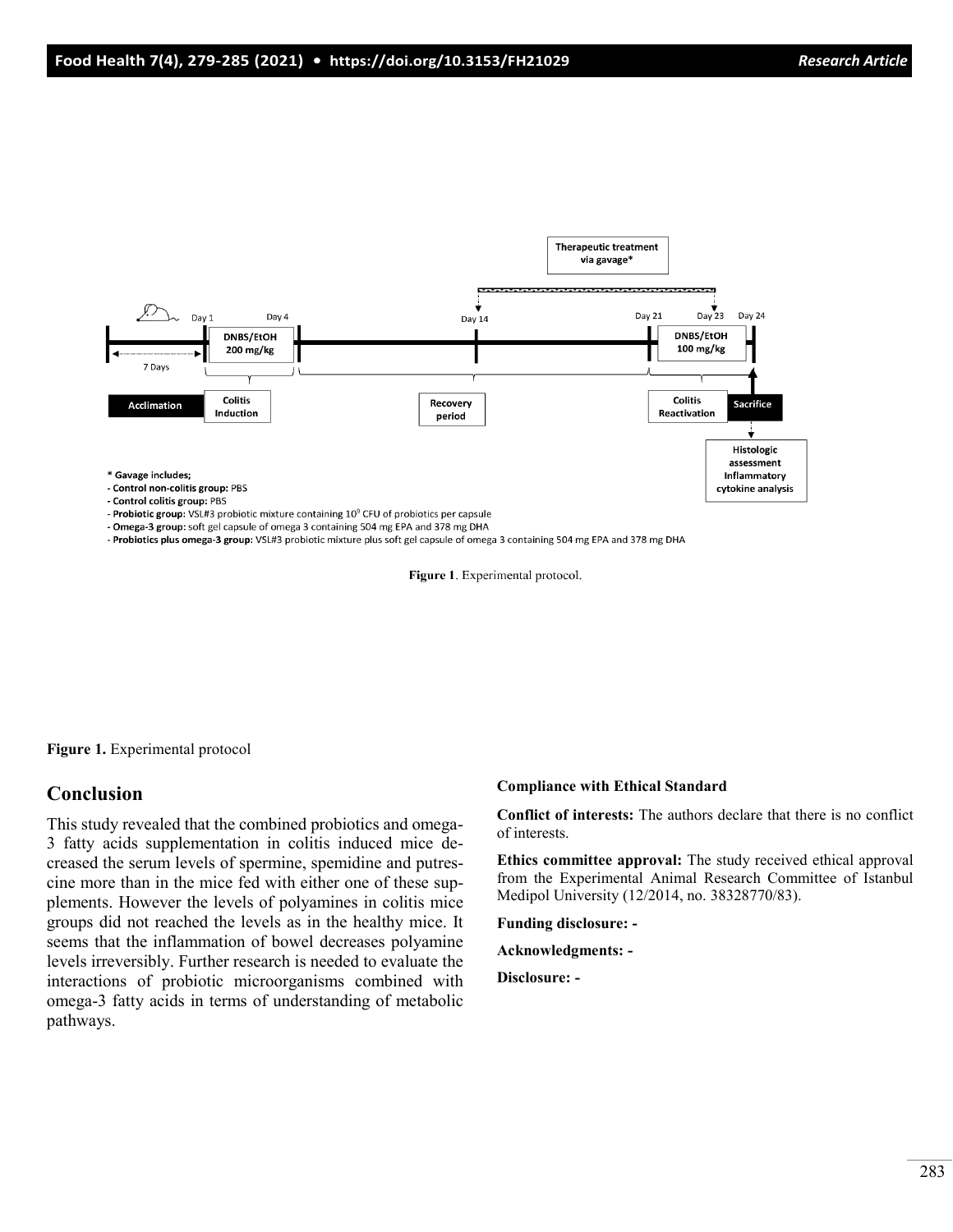#### **References**

**Ahluwalia, B., Moraes, L., Magnusson, M. K., Öhman, L. (2018).** Immunopathogenesis of inflammatory bowel disease and mechanisms of biological therapies. *Scandinavian Journal of Gastroenterology*, 53(4), 379-389. <https://doi.org/10.1080/00365521.2018.1447597>

**Bailey, J. (2017).** PTH-082 Dysregulated polyamines in the inflammatory bowel disease gut-a novel therapeutic target. *Gut*, 66(2), A247.

**Calder, P.C. (2012).** Long-chain fatty acids and inflammation. *Proceedings of the Nutrition Society*, 71(2), 284-289.

<https://doi.org/10.1017/S0029665112000067>

**Dai, Z., Wu, Z., Wang, J., Wang, X., Jia, S., Bazer, F. W., Wu, G. (2014).** Analysis of polyamines in biological samples by HPLC involving pre-column derivatization with ophthalaldehyde and N-acetyl-L-cysteine. Amino acids, 46(6), 1557-1564. [https://doi.org/10.1007/s00726](https://doi.org/10.1007/s00726-014-1717-z)-014-1717-z

**Gao, J.-H., Guo, L.-J., Huang, Z.-Y., Rao, J., Tang, C.- W. (2013).** Roles of cellular polyamines in mucosal healing in the gastrointestinal tract. *Journal of Physiology and Pharmacology : An Official Journal of the Polish Physiological Society*, 64, 681-693.

**Gong, D., Gong, X., Wang, L., Yu, X., Dong, Q. (2016).** Involvement of Reduced Microbial Diversity in Inflammatory Bowel Disease. *Gastroenterology Research and Practice*, 2016, 6951091. <https://doi.org/10.1155/2016/6951091>

**González-Castro, A. M., Martínez, C., Salvo-Romero, E., Fortea, M., Pardo-Camacho, C., Pérez-Berezo, T., Alonso-Cotoner, C., Santos, J., & Vicario, M. (2017).** Mucosal pathobiology and molecular signature of epithelial barrier dysfunction in the small intestine in irritable bowel syndrome. *Journal of Gastroenterology and Hepatology*, 32(1), 53-63.

<https://doi.org/10.1111/jgh.13417>

**Hesterberg, R.S., Cleveland, J.L., Epling-Burnette, P.K. (2018).** Role of Polyamines in Immune Cell Functions. *Medical Sciences (Basel, Switzerland)*, 6(1), 22. <https://doi.org/10.3390/medsci6010022>

**Joyce, S. (2000).** Natural T cells: Cranking up the immune system by prompt cytokine secretion. *Proceedings of the National Academy of Sciences*, 97(13), 6933-6935. <https://doi.org/10.1073/pnas.97.13.6933>

**Lee, S.H., Kwon, J.E., Cho, M.-L. (2018).** Immunological pathogenesis of inflammatory bowel disease. *Intestinal Research*, 16(1), 26-42. <https://doi.org/10.5217/ir.2018.16.1.26>

**Lee, S.H. (2015).** Intestinal permeability regulation by tight junction: implication on inflammatory bowel diseases. *Intestinal Research*, 13(1), 11-18. <https://doi.org/10.5217/ir.2015.13.1.11>

**Linsalata, M., Russo, F., Berloco, P., Valentini, A., Caruso, M., Simone, C., Barone, M., Polimeno, L., Di Leo, A. (2005).** Effects of Probiotic Bacteria (VSL#3) on the Polyamine Biosynthesis and Cell Proliferation of Normal Colonic Mucosa of Rats. *In Vivo (Athens, Greece)*, 19, 989- 995.

**Martín, R., Chain, F., Miquel, S., Lu, J., Gratadoux, J.-J., Sokol, H., Verdu, E. F., Bercik, P., Bermúdez-Humarán, L. G., Langella, P. (2014).** The commensal bacterium Faecalibacterium prausnitzii is protective in DNBS-induced chronic moderate and severe colitis models. *Inflammatory Bowel Diseases*, 20(3), 417-430. <https://doi.org/10.1097/01.MIB.0000440815.76627.64>

**Ng, S.C., Shi, H.Y., Hamidi, N., Underwood, F.E., Tang, W., Benchimol, E.I., Panaccione, R., Ghosh, S., Wu, J.C.Y., Chan, F.K.L., Sung, J.J.Y., Kaplan, G.G. (2018).** Worldwide incidence and prevalence of inflammatory bowel disease in the 21st century: a systematic review of population-based studies. *Lancet (London, England)*, 390(10114), 2769-2778.

[https://doi.org/10.1016/S0140](https://doi.org/10.1016/S0140-6736(17)32448-0)-6736(17)32448-0

**Nitta, T., Igarashi, K., Yamashita, A., Yamamoto, M., Yamamoto, N. (2001).** Involvement of polyamines in B cell receptor-mediated apoptosis: spermine functions as a negative modulator. *Experimental Cell Research*, 265(1), 174-183.

<https://doi.org/10.1006/excr.2001.5177>